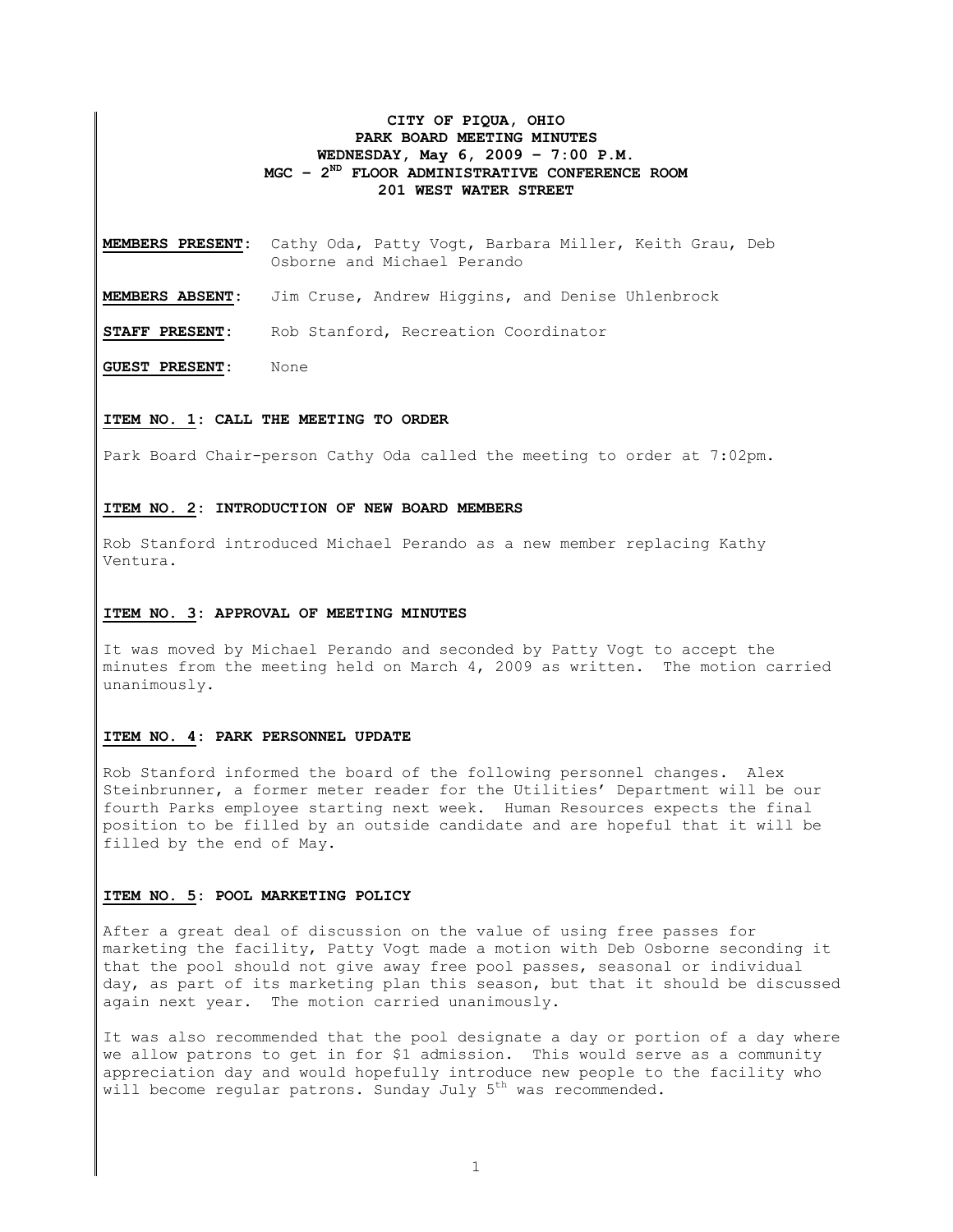## **ITEM NO. 6: ENTIRE PARK RENTALS**

Rob Stanford informed the board that he had submitted a request for information about other agencies policies through OPRA and that the City's Law Director had also submitted a request through MVRMA. He requested that this topic be tabled until the next meeting to provide time to receive the responses.

### **ITEM NO. 7: SKATE PARK UPDATE**

Rob Stanford informed the board that it is the City's intention to submit an RFP late this summer in order to identify a potential builder. This will help facilitate the budget process for next year.

## **ITEM NO. 8: FATHER'S DAY ART EVENT**

Rob Stanford informed the board that the Recreation Department has agreed to sponsor the Father/Daughter Hop Scotch competition to be held at the Piqua Arts Council's Chalk the Walk event to be held on Sunday, June 21. He encouraged everyone to attend to help show support for the event.

#### **ITEM NO. 9: BIKE PATH CONSTRUCTION AND REPAIRS**

Rob Stanford stated that progress on the new bike path was going well and that the dedication ceremony had been set for Friday, June 5 at 10:00am.

Rob Stanford also updated the board on the repairs to the bridge and the plans to repair the washed out section of River's Edge as soon as the asphalt plant opens.

### **ITEM NO. 10: BIKE TO WORK DAY**

Rob Stanford provided the details of the upcoming Bike to Work Day event and encouraged the board to attend and help promote the event.

### **ITEM NO. 11: PATH USER COUNT DAY**

Rob Stanford stated that MVRPC is coordinating a region trail count day to determine the usage of recreational trails. He gave the dates of July 26 and 29 and requested that all board members start lining up volunteers to help with this research.

Mike Perando said that he would like to help on July 26 and felt that the Shawnee neighborhood association would be able to provide several other volunteers.

It was also recommended that we contact schools about students who need community service

### **ITEM NO. 12: SUMMER PROGRAMS**

The new Summer Program Guide was distributed and reviewed.